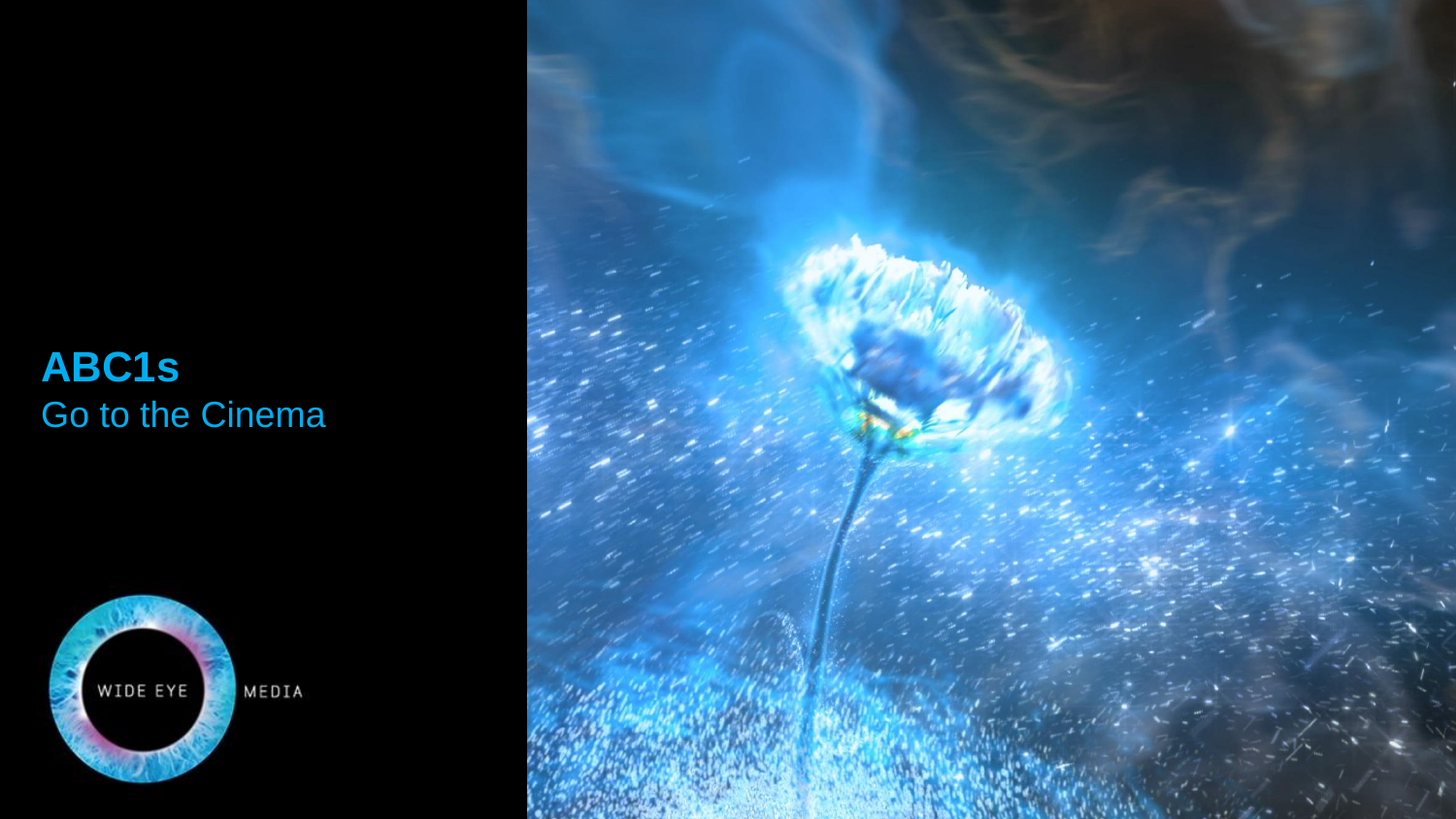

*Source: Nielsen R&F 2018; Kantar Media 2018 RoI TGI 2018 (Pop)*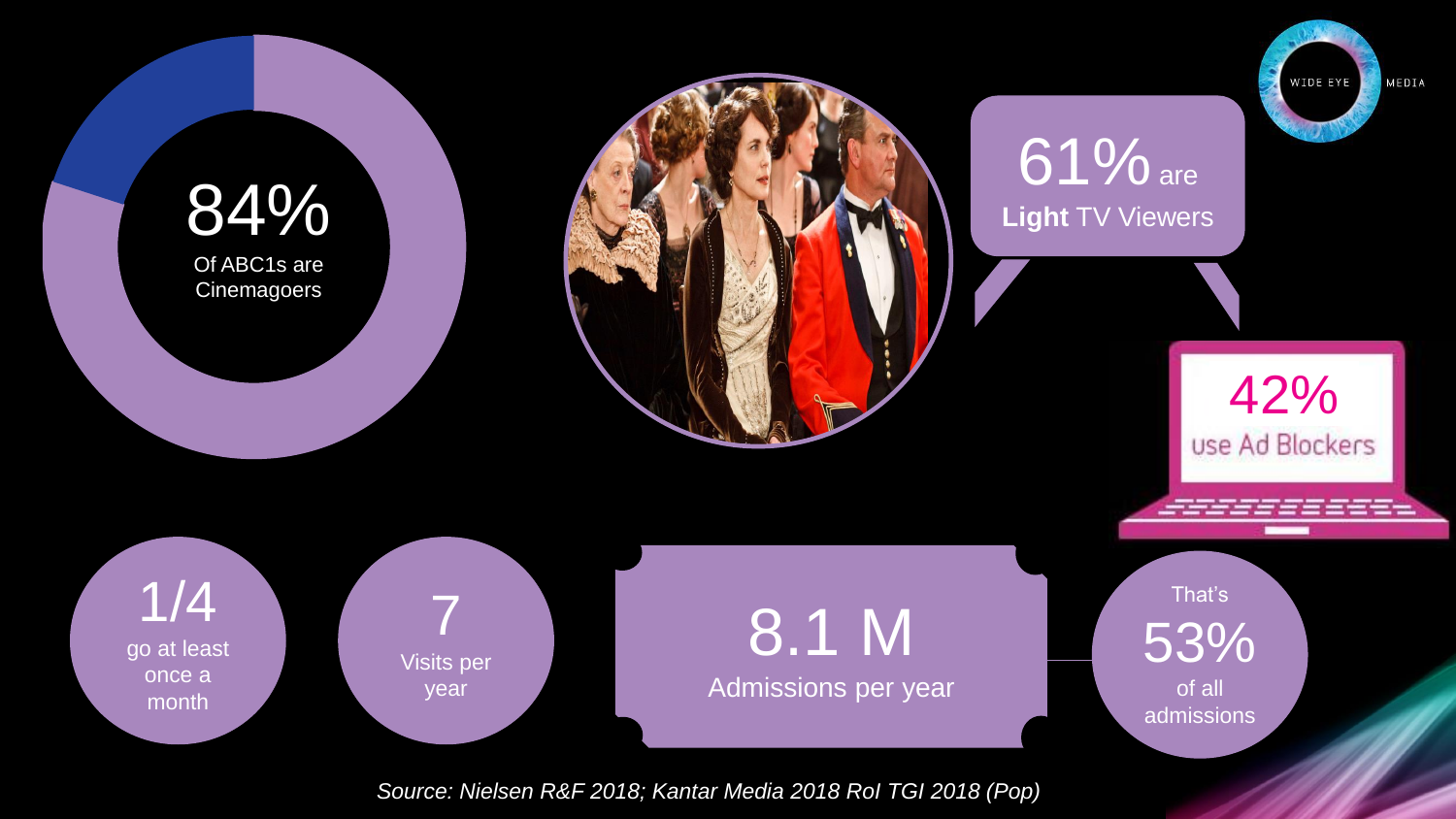

WIDE EYE

MEDIA

*Source: RoI Film Monitor April 2018 – March 2019*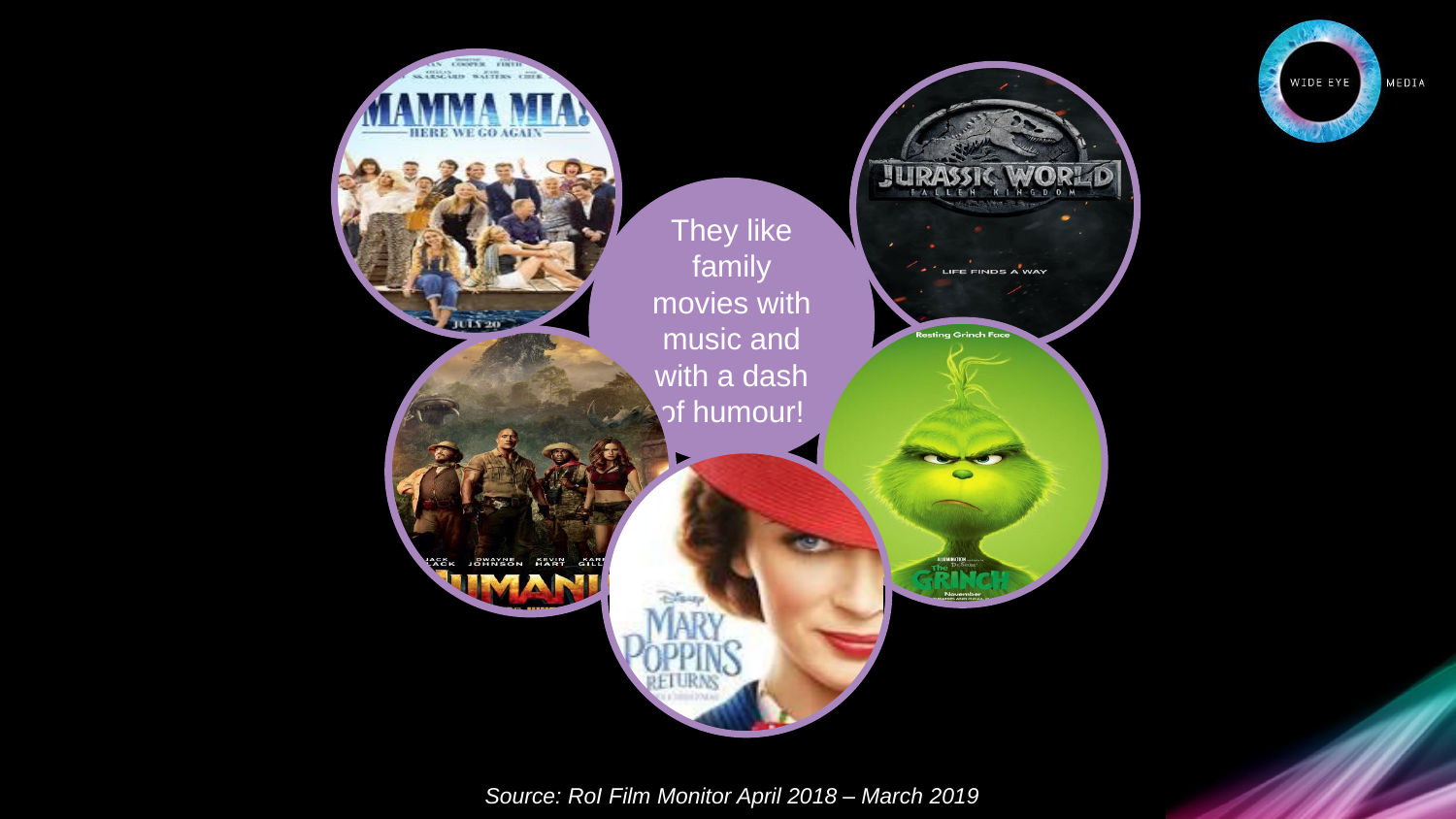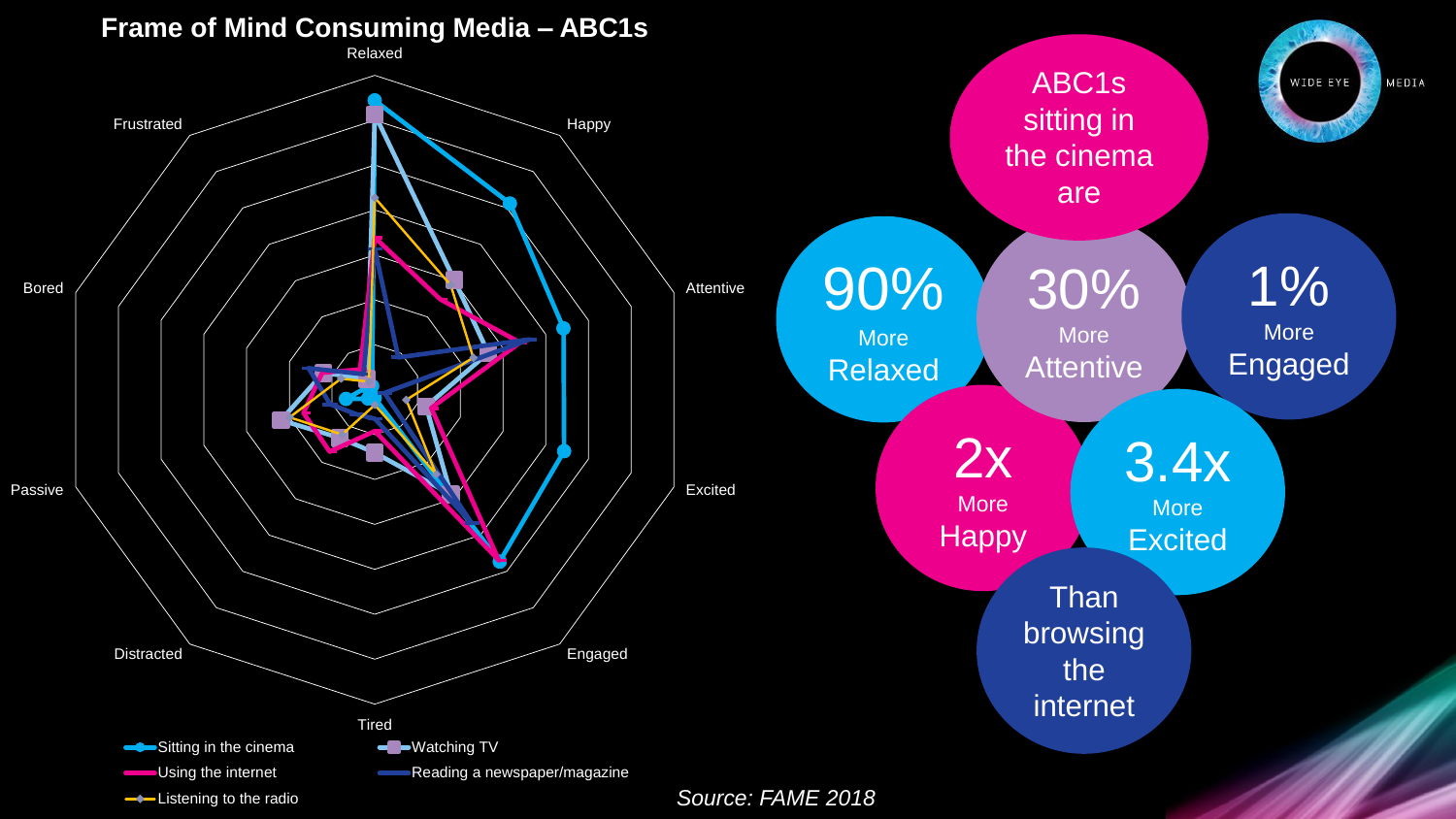## **Frame of Mind Watching Ads – ABC1s**



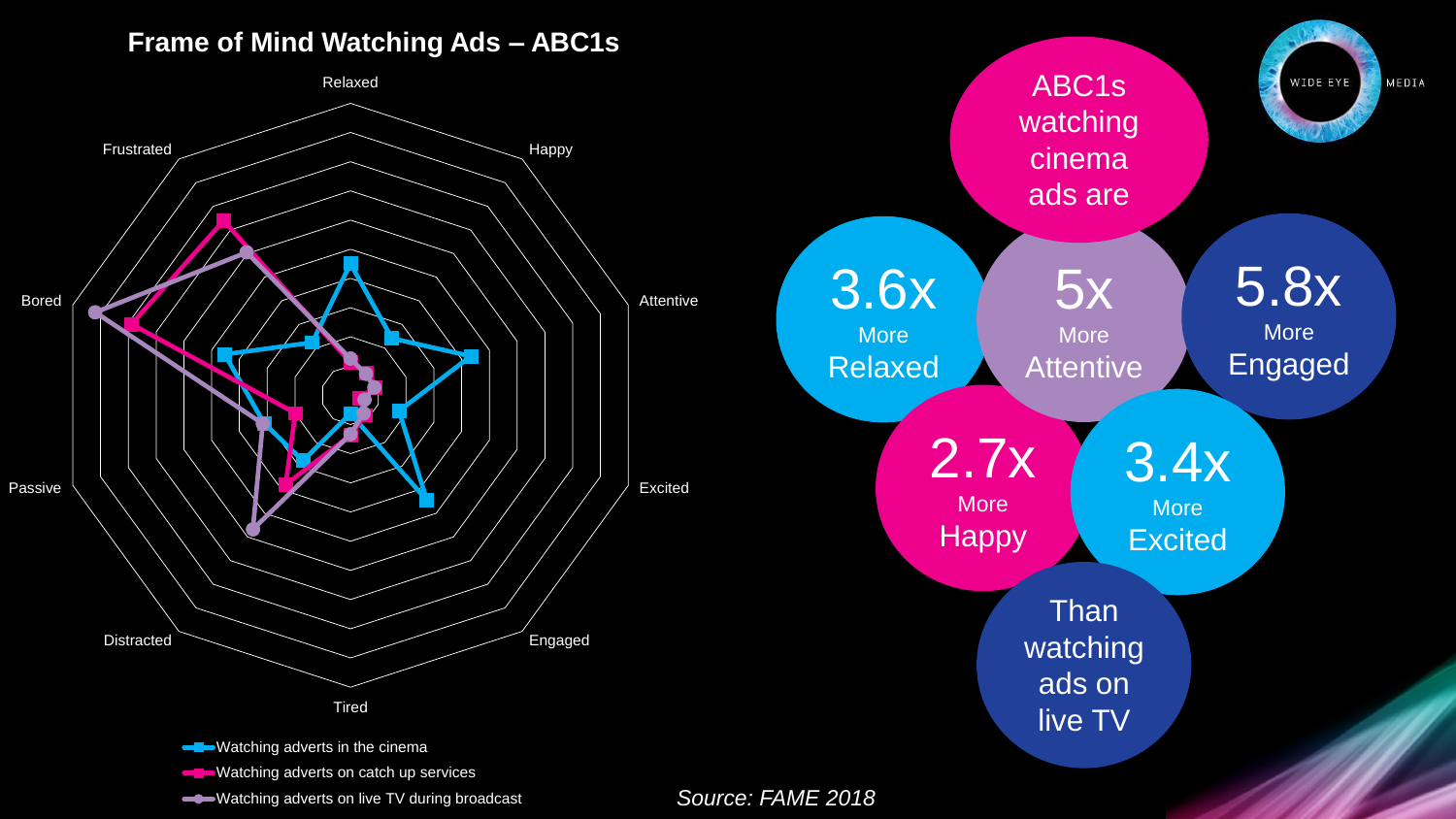Watching a film at the cinema gives me something to talk about with friends & family – 69% ABC1s

The cinema is a great way to spend quality time with family & friends - 65% ABC1s

> There is no better place to watch films than the cinema - 67% ABC1s

MEDIA

WIDE EY

A trip to the cinema lets me escape from everyday life – 73% ABC1s

The ads and trailers at the cinema are a big part of the whole cinema experience - 50% ABC1s

> I'm less distracted watching ads at the cinema than elsewhere – 56% ABC1s